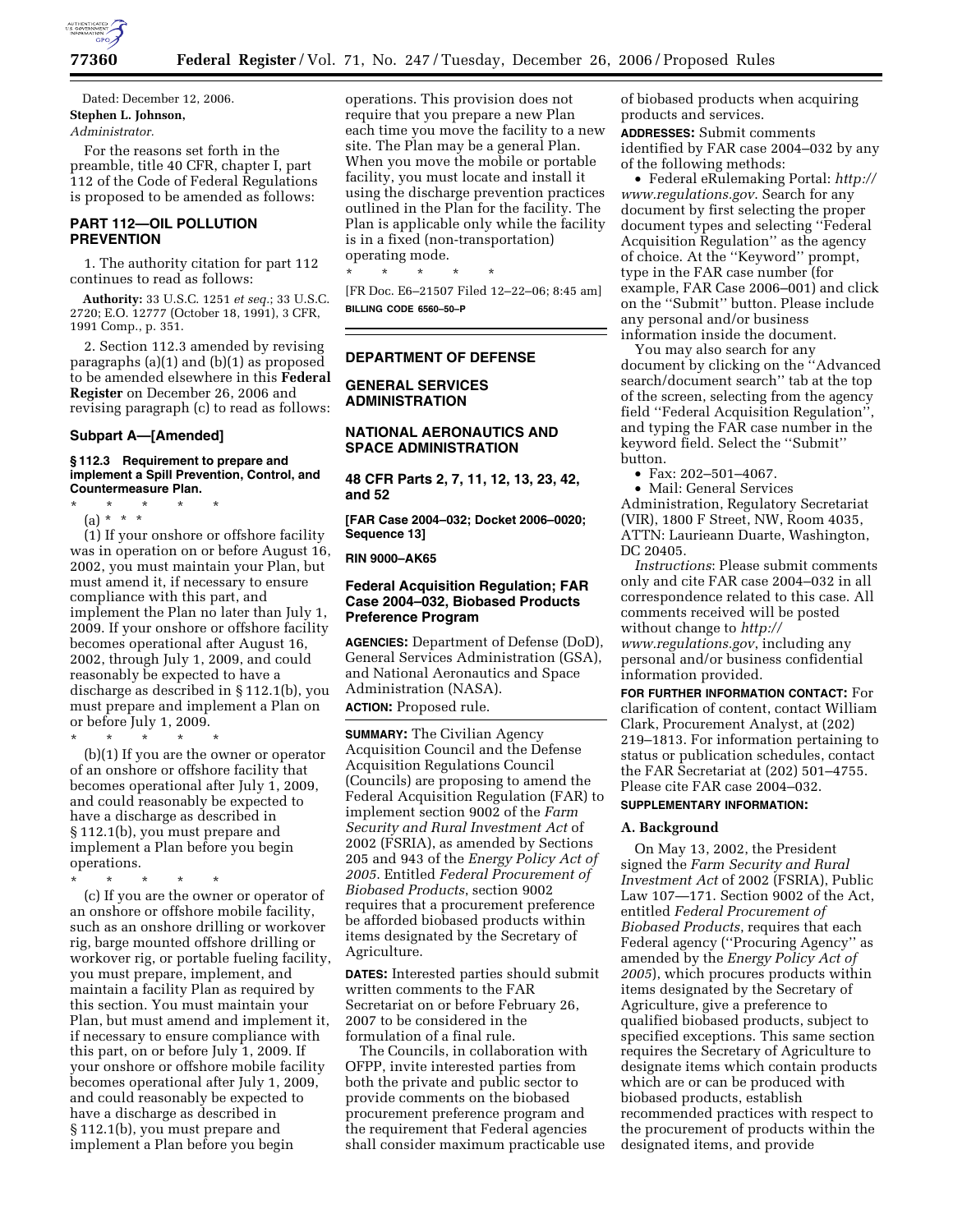information as to the availability, relative price, performance, and environmental and public health benefits of such items. In a final rule, published January 11, 2005 entitled *Guidelines for Designating Biobased Products for Federal Procurement*, the USDA promulgated regulations defining the process for designating items. In the July 5, 2005 **Federal Register** (70 FR 38612), USDA proposed 6 item containing biobased materials that it plans to designate for Federal procurement preference. In the March 16, 2006 **Federal Register** (71 FR 13685) entitled ''Designation of Biobased Items for Federal Procurement'', USDA made a final determination about these items. USDA designated the following six items within which biobased products will be afforded Federal procurement preference, as provided for under section 9002 of the Farm Security and Rural Investment Act of 2002: Mobile equipment hydraulic fluids; roof coatings; water tank coatings; diesel fuel additives; penetrating lubricants; and bedding, bed linens, and towels. USDA also established minimum biobased content for each of these items. However, USDA deferred the effective date for two items (water tank coatings and bedding, bed linens, and towels) until such time that more than one manufacturer of products in these two items is identified and planned to announce that availability in a future **Federal Register** notice. In the August 17, 2006 **Federal Register** (71 FR 47566 and 47589), USDA proposed 20 additional items containing biobased materials that it plans to designate for Federal procurement preference.

USDA's designation of biobased items parallels the approach taken by the Environmental Protection Agency (EPA) in its designation of items containing recovered material pursuant to 40 CFR part 247, subpart B. USDA indicates throughout the preamble of the rule that where a biobased item is used for the same purposes and to meet the same requirements as an EPA-designated recovered content product, the Federal agency must purchase the recovered content product. If, on the other hand, for example, biobased hydraulic fluid is to be used to address certain environmental or health requirements that the EPA-designated recovered content product would not meet, then the biobased product should be given preference, subject to cost, availability, and performance.

On August 8, 2005, the President signed the *Energy Policy Act* of 2005, Public Law 109—58. Section 943 of the *Energy Policy Act* amended the *FSRIA*  by revising the term ''Federal agency'' to

''Procuring Agency'' in several areas of Section 9002. The term 'Procuring agency'' was defined as any Federal agency that is using Federal funds for procurement; or any person contracting with any Federal agency with respect to work performed under the contract. The amended definition expanded application of the Biobased Program to products used in the performance of service contracts (including construction). Section 205 added a requirement for degradable plastic ring carriers, see 40 CFR part 238.

In the July 27, 2006 **Federal Register**  (71 FR 42572), USDA amended 7 CFR 2902 in order to clarify that biobased products from certain designated countries must be treated by procuring agencies as eligible for the procurement preference under FSRIA. This amendment requires agencies treat as eligible for the preference, biobased products composed of renewable agricultural materials or forestry materials from ''designated countries,'' as defined in 25.003, provided that those products otherwise meet all requirements for participation in the preference program.

This proposed rule incorporates the biobased procurement preference into the FAR. As discussed by the USDA in the Supplemental Information section of their final rule at 70 FR 1792–1793 (January 11, 2005), Congress had three primary objectives in enacting section 9002 of *FSRIA*: improved demand for biobased products, development of the industrial base through value-added agricultural processing and manufacturing, and energy security. While environmental enhancement is only a possible ancillary feature to the first goal, the bulk of the implementing regulations are proposed for inclusion in FAR subpart 23.4 due to the similarities between *FSRIA* section 9002 and section 6002 of the *RCRA*  mandating a similar preference for items containing recovered materials. Specifically, both have similar triggering, preference, and exemption provisions; mandate a preference program; and require conformity certification. Both also require federal agencies responsible for drafting specifications to review and revise their specifications to require the use of recovered materials and biobased products respectively. By integrating the regulations implementing section 9002 of the *FSRIA* and section 6002 of the *RCRA*, efficiencies can be achieved at the contracting officer level by eliminating the repetitive requirement of reconciling the two provisions. While the statutory provisions are strikingly similar, there are minor differences in

the details of the two statutes as reflected in the proposed rule.

The EPA program began at a time when contract certifications were more stringent than the current practice. Under the EPA, the offerors are required to furnish a preaward certification that they will furnish a product with the requisite EPA recommended recovered material content. At contract completion, the contractor is required to furnish an estimate of the actual recovered material content of the product delivered. The Government, in turn, is required to verify the accuracy of the contractors' certifications. Under the new USDA program, offerors are simply required to furnish a preaward self-certification that they will deliver and/or use products containing the minimum biobased content. Under both programs, the EPA or USDA may propose and designate additional products from time to time. Under both programs, the Federal agencies have a period of 1-year period in which to modify their procurement programs to accommodate the newly designated products. Under both programs, Federal agencies may choose not to acquire products with recovered material or biobased content if they are not readily available, not reasonably priced, or do not perform satisfactorily.

This is not a significant regulatory action and, therefore, was not subject to review under Section 6(b) of Executive Order 12866, Regulatory Planning and Review, dated September 30, 1993. This rule is not a major rule under 5 U.S.C. 804.

### **B. Solicitation of Public Comment**

The Councils, along with OFPP, wish to ensure that the biobased preference program includes the acquisition of products and services (including construction). In furtherance of its responsibility under section 9002, OFPP seeks to better understand the application of acquisition of services coverage and welcomes feedback on this aspect of the proposed rule. In commenting, please include citations, as appropriate, to relevant sources of information that may be used to substantiate the basis for your comments.

## **C. Regulatory Flexibility Act**

This proposed rule may have a significant economic impact on a substantial number of small entities within the meaning of the Regulatory Flexibility Act, 5 U.S.C. 601, *et seq.*, because manufacturers, large or small, are expected to develop and market biobased products within the designated items. The actual impact will be item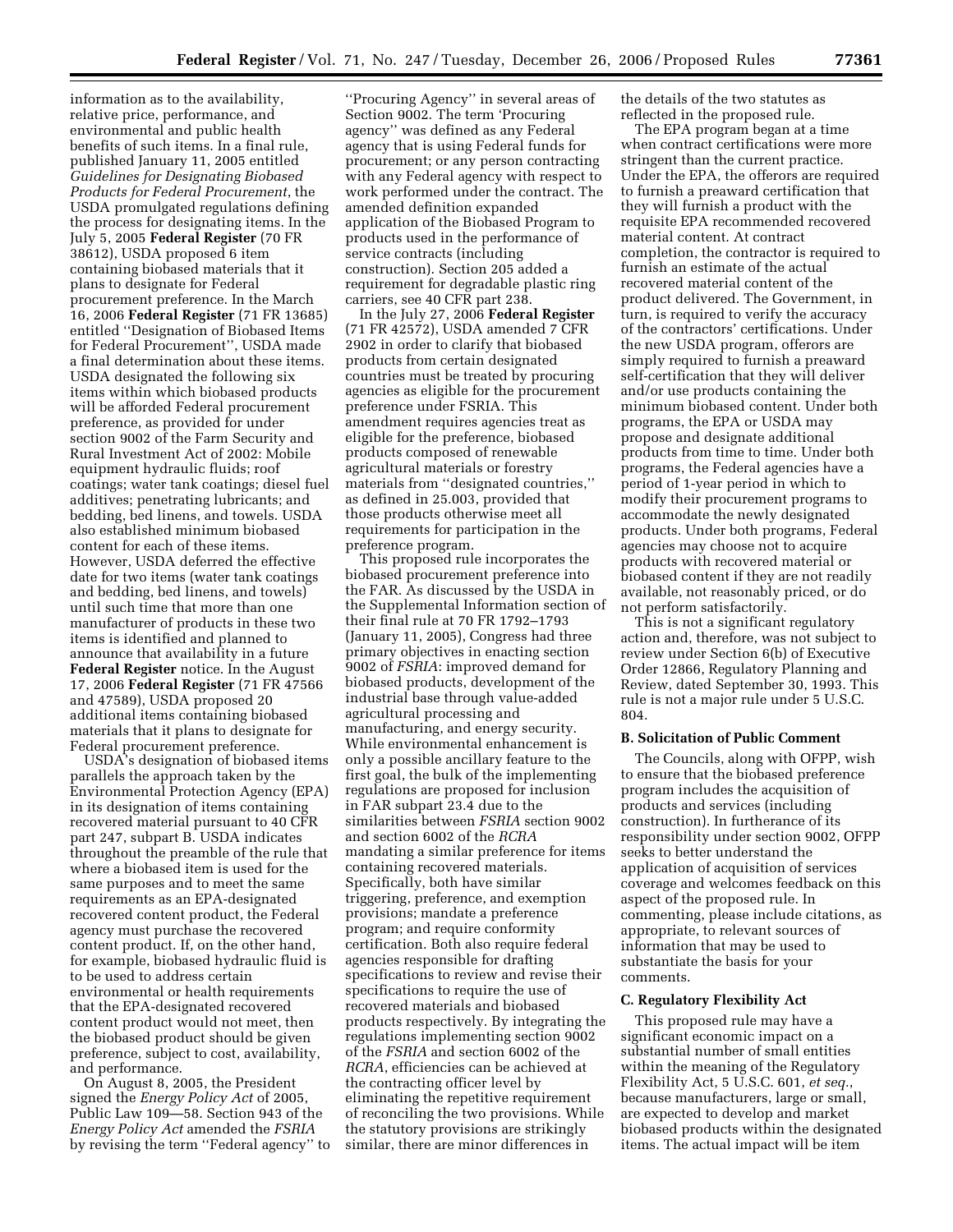specific and based on how many small entities are providing a specific item once it is designated by the United States Department of Agriculture.

On March 16, 2006, the USDA issued a final rule in the **Federal Register** (71 FR 13685) amending 7 CFR part 2902, Guidelines for Designating Biobased Products for Federal Procurement, to add six sections designating the first six of a series of items that are made with biobased products that would be afforded Federal procurement preference, as provided for under section 9002 of the Farm Security and Rural Investment Act of 2002. The Initial Regulatory Flexibility Act Statement is summarized as follows:

The rule will amend the FAR to implement section 9002 of the Farm Security and *Rural Investment Act (FSRIA)* (Public L. 107–171, 7 U.S.C. section 8102), as amended by the *Energy Policy Act of 2005* (Public L. 109–58, section 943) and incorporate the biobased preference program. As USDA designates items through the issuance of final rules, it is anticipated that this rule will impact small business entities that manufacture or sell products within the designated items. The impact may vary based on the specific item[s] once they are designated by USDA.

The objective of the rule is to incorporate the biobased procurement preference into the FAR. As discussed by the USDA in the Supplementary Information section of their final rule published in the **Federal Register**  at 70 FR 1792, January 11, 2005; Congress had three primary objectives in enacting section 9002 of FSRIA: (1) improved demand for biobased products; (2) development of the industrial base through value-added agricultural processing and manufacturing, and; (3) energy security.

The proposed rule will apply to all large and small business entities that seek award of Federal contracts that may involve the manufacturing, selling or use of biobased products. Because the program is still in its infancy, the number of small business entities impacted is unknown and cannot be determined by the Councils. Small business entities are encouraged to thoroughly review the USDA's final rule entitled ''Guidelines for Designating Biobased Products for Federal Procurement'' published in the **Federal Register** at 70 FR 1792, January 11, 2005 as well as any subsequent publications from USDA concerning the program. It is anticipated that as items are designated by USDA through the issuance of final rules, this Federal procurement preference program may provide additional opportunities for small business entities that manufacture and sell USDA designated biobased products to Federal agencies. USDA anticipates that it will take approximately 4 years to designate all items under this program. In its final rule published on March 16, 2006, USDA indicated they have no data on the number of small businesses that may choose to develop and market products within the six items designated, however, USDA expects the number to be small. Because biobased products represent a small emerging market,

only a small percentage of all manufacturers, large or small, are expected to develop and market biobased products.

The proposed rule does contain information collection requirements, which the Paperwork Reduction Act section of this notice addresses more fully below. The rule does not duplicate, overlap, or conflict with any other Federal rules. There are no practical alternatives that will accomplish the objectives of this proposed rule.

The FAR Secretariat has submitted a copy of the IRFA to the Chief Counsel for Advocacy of the Small Business Administration. A copy of the IRFA may be obtained from the FAR Secretariat. The Councils will consider comments from small entities concerning the affected FAR parts 2, 7, 11, 12, 13, 23, 42, and 52 in accordance with 5 U.S.C. 610. Comments must be submitted separately and should cite 5 U.S.C 601, *et seq.* (FAR case 2004–032), in correspondence.

#### **D. Paperwork Reduction Act**

The Paperwork Reduction Act (Pub. L. 104–13) applies because the proposed rule contains information collection requirements. The rule will require offerors to submit a certification that products being used or delivered in the performance of the contract are qualified biobased products that fall under items (generic groupings of biobased products) that have been designated by USDA for preferred procurement. Accordingly, the FAR Secretariat has submitted a request for approval of a new information collection requirement concerning OMB Control Number 9000–00XX, Biobased Products Preference Program, implementation of section 9002 of the *Farm Security and Rural Investment Act of 2002* (Pub. L. 107—171, 7 U.S.C. section 8102), to the Office of Management and Budget under 44 U.S.C. 3501m *et seq.* 

*Annual Reporting Burden:*  The clause at 52.223–1 requires the contractor to certify the use of biobased material in each applicable solicitation, i.e. when the Federal agency purchases \$10,000 or more of one of the USDA designated items or when functionally equivalent items purchased during the preceding fiscal year was \$10,000 or more. As USDA continues to designate items, it is anticipated that the number of responses will increase over time. It is estimated that an average of 30 minutes will be required for offerors and contractors to research, prepare, and submit the required information. We currently estimate the annual total burden hours as follows:

*Respondents*: 6,000.

*Responses per respondent*: 6. *Total annual responses*: 36,000. *Preparation hours per response*: .5. *Total response burden hours*: 18,000.

### **E. Request for Comments Regarding Paperwork Burden**

Submit comments, including suggestions for reducing this burden, not later than February 26, 2007 to: FAR Desk Officer, OMB, Room 10102, NEOB, Washington, DC 20503, and a copy to the General Services Administration, FAR Secretariat (VIR), 1800 F Street, NW, Room 4035, Washington, DC 20405.

Public comments are particularly invited on: whether this collection of information is necessary for the proper performance of functions of the FAR, and will have practical utility; whether our estimate of the public burden of this collection of information is accurate, and based on valid assumptions and methodology; ways to enhance the quality, utility, and clarity of the information to be collected; and ways in which we can minimize the burden of the collection of information on those who are to respond, through the use of appropriate technological collection techniques or other forms of information technology.

Requester may obtain a copy of the justification from the General Services Administration, FAR Secretariat (VIR), Room 4035, Washington, DC 20405, telephone (202) 501–4755. Please cite OMB Control Number 9000–00XX, Biobased Products Preference Program, in all correspondence.

## **List of Subjects in 48 CFR Parts 2, 7, 11, 12, 13, 23, 42, and 52**

Government procurement.

Dated: December 15, 2006.

#### **Ralph De Stefano,**

*Director, Contract Policy Division.*  Therefore, DoD, GSA, and NASA propose amending 48 CFR parts 2, 7, 11,

12, 13, 23, 42, and 52 as set forth below: 1. The authority citation for 48 CFR

parts 2, 7, 11, 12, 13, 23, 42, and 52 continues to read as follows:

**Authority:** 40 U.S.C. 121(c); 10 U.S.C. chapter 137; and 42 U.S.C. 2473(c).

### **PART 2—DEFINITIONS OF WORDS AND TERMS**

2. Amend section 2.101 in paragraph (b)(2) by adding, in alphabetical order, the definition ''Biobased product'' to read as follows:

### **2.101 Definitions.**

- \* \* \* \* \* (b) \* \* \*
	- $(2)^{***}$

*Biobased product* (7 U.S.C. 8101(2)) means a product determined by the U.S.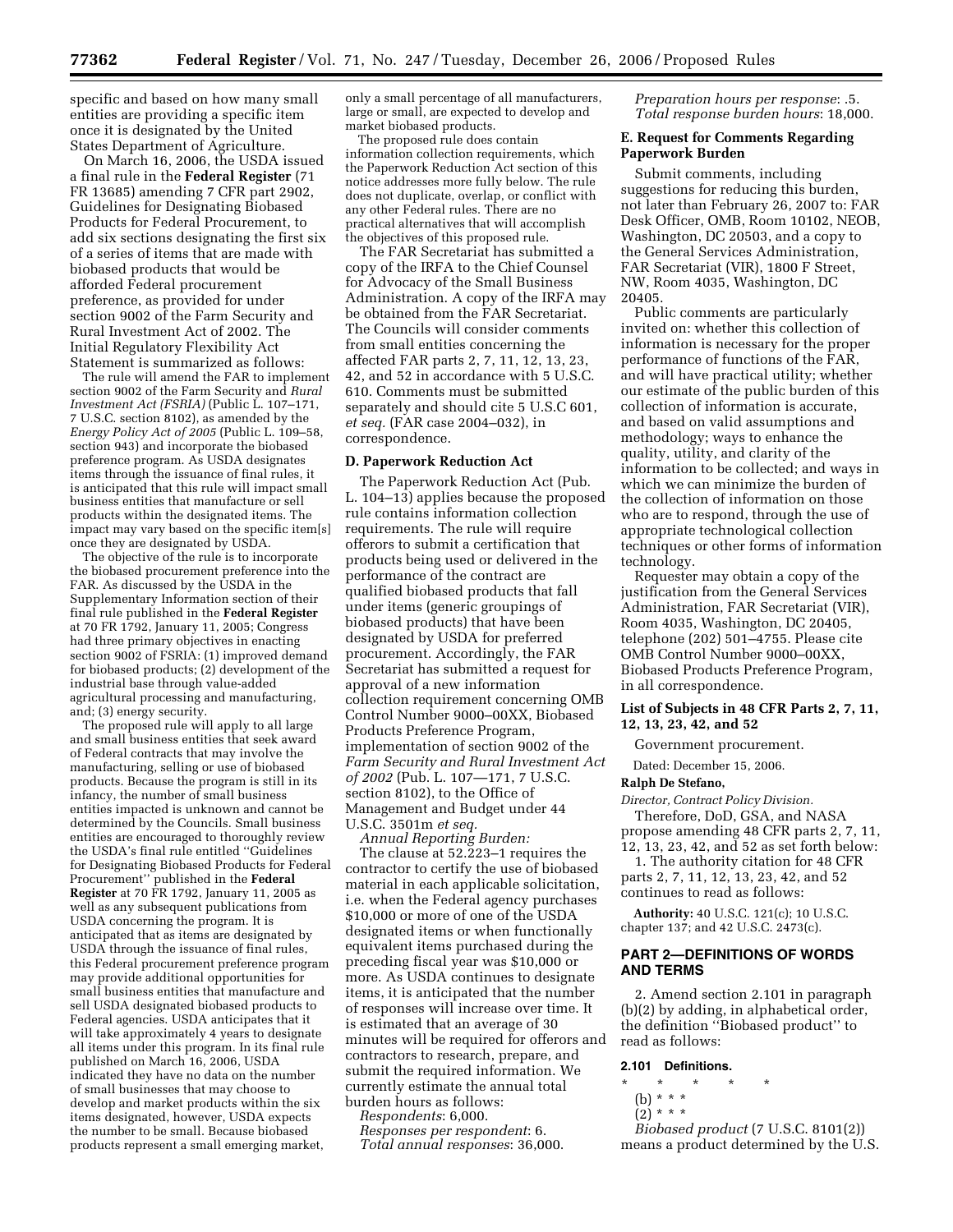Department of Agriculture to be a commercial or industrial product (other than food or feed) that is composed, in whole or in significant part, of biological products or renewable domestic agricultural materials (including plant, animal, and marine materials) or forestry materials. \* \* \* \* \*

## **PART 7—ACQUISITION PLANNING**

3. Amend section 7.103 by revising paragraph (n)(2) to read as follows:

### **7.103 Agency-head responsibilities.**

- \* \* \* \* \*
	- (n) \* \* \* \*  $\overline{\phantom{a}}$

(2) Comply with the policy in 11.002(d) regarding procurement of biobased products, products containing recovered materials, and environmentally preferable and energyefficient products and services.  $\star$   $\star$   $\star$ 

**PART 11—DESCRIBING AGENCY NEEDS** 

4. Amend section 11.002 by revising paragraph (d) to read as follows:

#### **11.002 Policy.**

\* \* \* \* \* (d)(1) When agencies acquire products and services, various statutes and executive orders (identified in Part 23)

require consideration of— (i) Energy-efficient products and

services (Subpart 23.2); (ii) Products and services that utilize

renewable energy technologies (Subpart 23.2);

(iii) Products containing energyefficient standby power devices (Subpart 23.2);

(iv) Products containing recovered materials (Subpart 23.4);

(v) Biobased products (Subpart 23.4); and

(vi) Environmentally preferable products and services (Subpart 23.7).

(2) Executive agencies shall consider maximum practicable use of products and services listed in paragraph (d)(1) of this section when—

(i) Developing, reviewing, or revising Federal and military specifications, product descriptions (including commercial item descriptions) and standards;

(ii) Describing Government requirements for products and services; and

(iii) Developing source-selection factors.

\* \* \* \* \*

#### **11.101 [Amended]**

5. Amend section 11.101 by removing paragraph (b) and redesignating paragraph (c) as (b).

6. Amend section 11.302 by revising paragraph (c) to read as follows:

## **11.302 Policy.**

\* \* \* \* \*

(c)(1) When the contracting officer needs additional information to determine whether supplies meet minimum recovered material or biobased standards stated in the solicitation, the contracting officer may require offerors to submit additional information on the recycled or biobased content or related standards. The request for the information must be included in the solicitation. When acquiring commercial items, limit the information to the maximum extent practicable to that available under normal commercial practices.

(2) For biobased products, the contracting officer may require vendors to provide information on life cycle costs and environmental and health benefits in accordance with 7 CFR 2902.8.

## **PART 12—ACQUISITION OF COMMERCIAL ITEMS**

7. Amend section 12.301 by revising paragraph (e)(3) to read as follows:

## **12.301 Solicitation provisions and contract clauses for the acquisition of commercial items.**

\* \* \* \* \*

(e) \* \* \*

(3) The contracting officer may use the provisions and clauses contained in Part 23 regarding the use of recovered material and biobased products when appropriate for the item being acquired. \* \* \* \* \*

## **PART 13—SIMPLIFIED ACQUISITION PROCEDURES**

8. Amend section 13.201 by revising paragraph (f) to read as follows:

#### **13.201 General.**

\* \* \* \* \*

(f) The procurement requirements in Subparts 23.2, 23.4, and 23.7 apply to purchases at or below the micropurchase threshold.

\* \* \* \* \*

## **PART 23—ENVIRONMENT, ENERGY AND WATER EFFICIENCY, RENEWABLE ENERGY TECHNOLOGIES, OCCUPATIONAL SAFETY, AND DRUG-FREE WORKPLACE**

9. Amend section 23.000 by revising paragraph (d) to read as follows:

#### **23.000 Scope.**

(d) Acquiring energy-and waterefficient products and services, environmentally preferable products, products that use recovered materials, and biobased products; and \* \* \* \* \*

\* \* \* \* \*

10. Revise Subpart 23.4 to read as follows:

## **Subpart 23.4—Use of Products Containing Recovered Materials and Biobased Products**

*Sec.* 

- 23.400 Scope of subpart.
- 23.401 Definitions.
- 23.402 Authorities.
- 23.403 Policy.
- 23.404 Agency affirmative procurement programs.
- 23.405 Procedures.
- 23.406 Solicitation provisions and contract clauses.

#### **23.400 Scope of subpart.**

(a) The procedures in this subpart apply to all agency acquisitions of an Environmental Protection Agency (EPA) or United States Department of Agriculture (USDA)-designated item, if—

(1) The price of the designated item exceeds \$10,000; or

(2) The aggregate amount paid for designated items, or for functionally equivalent designated items, in the preceding fiscal year was \$10,000 or more.

(b) While micro-purchases are included in determining the aggregate amount paid under paragraph (a)(2) of this section, it is not recommended that an agency track micro-purchases when—

(1) The agency anticipates the aggregate amount paid will exceed \$10,000; or

(2) The agency intends to establish or continue an affirmative procurement program in the following fiscal year.

## **23.401 Definitions.**

As used in this subpart— (a) *EPA-designated item* means a product that is or can be made with recovered material—

(1) That is listed by EPA in a procurement guideline (40 CFR part 247); and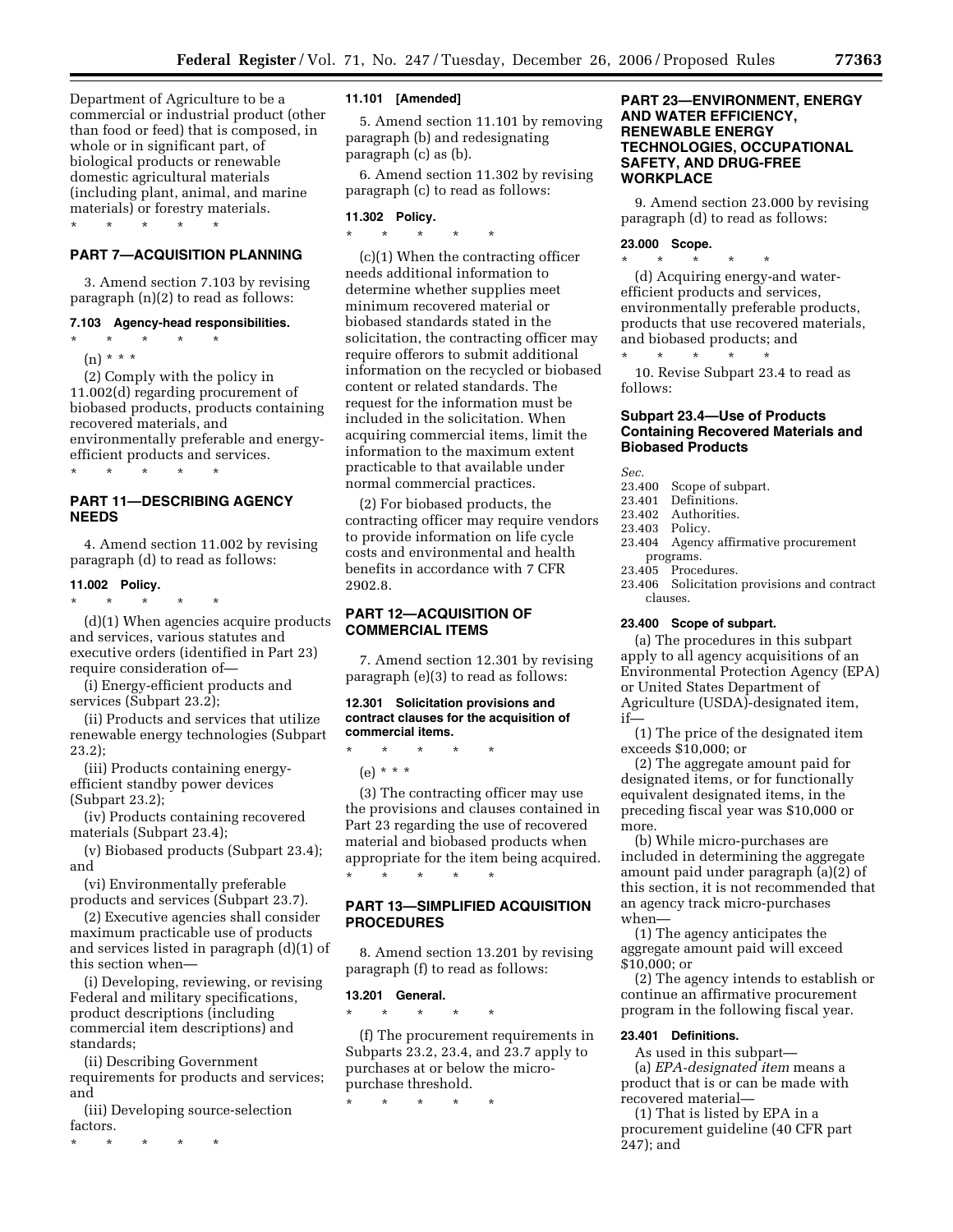(2) For which EPA has provided purchasing recommendations in a related Recovered Materials Advisory Notice (RMAN).

(b) *USDA-designated item* means a product that is or can be made with biobased material—

(1) That is listed by USDA in a procurement guideline (7 CFR part 2902, subpart B); and

(2) For which USDA has provided purchasing recommendations.

### **23.402 Authorities.**

(a) The Resource Conservation and Recovery Act of 1976 (RCRA), 42 U.S.C. 6962.

(b) The Farm Security and Rural Investment Act of 2002 (FSRIA), 7 U.S.C. 8102.

(c) Executive Order 13101 of September 14, 1998, Greening the Government Through Waste Prevention, Recycling, and Federal Acquisition.

(d) The Energy Policy Act of 2005, Public Law 109–58.

#### **23.403 Policy.**

Government policy on the use of products containing recovered materials and biobased products considers cost, availability of competition, and performance. Agencies shall assure the use of products containing recovered materials and biobased products to the maximum extent practicable without jeopardizing the intended use of the product while maintaining a satisfactory level of competition at a reasonable price. Such products shall meet the reasonable performance standards of the agency and be acquired competitively, in a cost-effective manner. Except as provided at 23.404(b), virgin material shall not be required by the solicitation (see 11.302).

## **23.404 Agency affirmative procurement programs.**

(a) An agency must establish an affirmative procurement program for EPA and USDA-designated items if the agency's purchases of designated items exceed the threshold set forth in 23.400.

(1) Agencies have a period of 1 year to revise their procurement program(s) after the designation of any new item by EPA or USDA.

(2) Technical or requirements personnel and procurement personnel are responsible for the preparation, implementation, and monitoring of affirmative procurement programs.

(3) Agency affirmative procurement programs must include—

(i) A recovered materials and biobased products preference program;

(ii) An agency promotion program; (iii) For EPA-designated items only, a program for requiring reasonable

estimates, certification, and verification of recovered material used in the performance of contracts. Both the recovered material content and biobased programs require preaward certification that the products meet EPA or USDA recommendations. A second certification is required at contract completion for recovered material content; and

(iv) Annual review and monitoring of the effectiveness of the program.

(b) Agency affirmative procurement programs must require that 100 percent of purchases of EPA or USDAdesignated items contain recovered material or biobased content, respectively, unless the item cannot be acquired—

(1) Competitively within a reasonable time frame;

(2) Meeting reasonable performance standards; or

(3) At a reasonable price.

(c) Agency affirmative procurement programs must provide guidance for purchases of EPA-designated items at or below the micro-purchase threshold.

(d) Agencies may use their own specifications or commercial product descriptions when procuring products containing recovered materials or biobased products. When using either, the contract should specify—

(1) For products containing recovered materials, that the product is composed of the—

(i) Highest percent of recovered materials practicable; or

(ii) Minimum content standards in accordance with EPA's Recovered Materials Advisory Notices; and

(2) For biobased products, that the product is composed of—

(i) The highest percentage of biobased material practicable; or

(ii) USDA's recommended minimum contents standards.

(e) Agencies shall treat as eligible for the preference for biobased products, products from ''designated countries,'' as defined in 25.003, provided that those products—

(1) Meet the criteria for the definition of biobased product, except for the requirement that renewable agricultural materials (including plant, animal, and marine materials) or forestry materials in such product must be domestic; and

(2) Otherwise meet all requirements for participation in the preference program.

#### **23.405 Procedures.**

(a) *Designated items and procurement guidelines*.—(1) *Recovered Materials*. Contracting officers should refer to EPA's list of EPA-designated items (available via the Internet at *http://* 

*www.epa.gov/cpg/*) and to their agencies' affirmative procurement program when purchasing products that contain recovered material, or services that could include the use of products that contain recovered material.

(2) *Biobased products*. Contracting officers should refer to USDA's list of USDA-designated items (available through the Internet at *http:// www.biobased.oce.usda.gov*) and to their agencies' affirmative procurement program when purchasing supplies that contain biobased material or when purchasing services that could include supplies that contain biobased material.

(b) *Procurement exemptions*.—(1) Once an item has been designated by either EPA or USDA, agencies shall purchase conforming products unless it is determined that conforming products cannot be acquired—

(i) Competitively within a reasonable time frame;

(ii) Meeting reasonable performance standards; or

(iii) At a reasonable price.

(2) When an exemption is used for an EPA designated item or the procurement of a product containing recovered material does not meet or exceed the EPA recovered material content guidelines, the contracting officer shall place a written justification in the contract file.

(c) *Program priorities*. When both the USDA-designated item and the EPAdesignated item will be used for the same purposes, and both meet the agency's needs, the agency shall purchase the EPA-designated item.

#### **23.406 Solicitation provisions and contract clauses.**

(a) Insert the provision at 52.223–1, Biobased Product Certification, in solicitations that—

(1) Require the delivery or specify the use of USDA-designated items; or

(2) Include the clause at 52.223–XX.

(b) Insert the provision at 52.223—4, Recovered Material Certification, in solicitations that are for, or specify the use of, EPA-designated items.

(c) Insert the clause at 52.223—9, Estimate of Percentage of Recovered Material Content for EPA-designated Items, in solicitations and contracts exceeding \$100,000 that include the provision at 52.223—4. If technical personnel advise that estimates can be verified, use the clause with its Alternate I.

(d) Insert the clause at 52.223–XX, Affirmative Procurement of Biobased Products Under Service and Construction Contracts, in service or construction solicitations and contracts unless the contract will not involve the